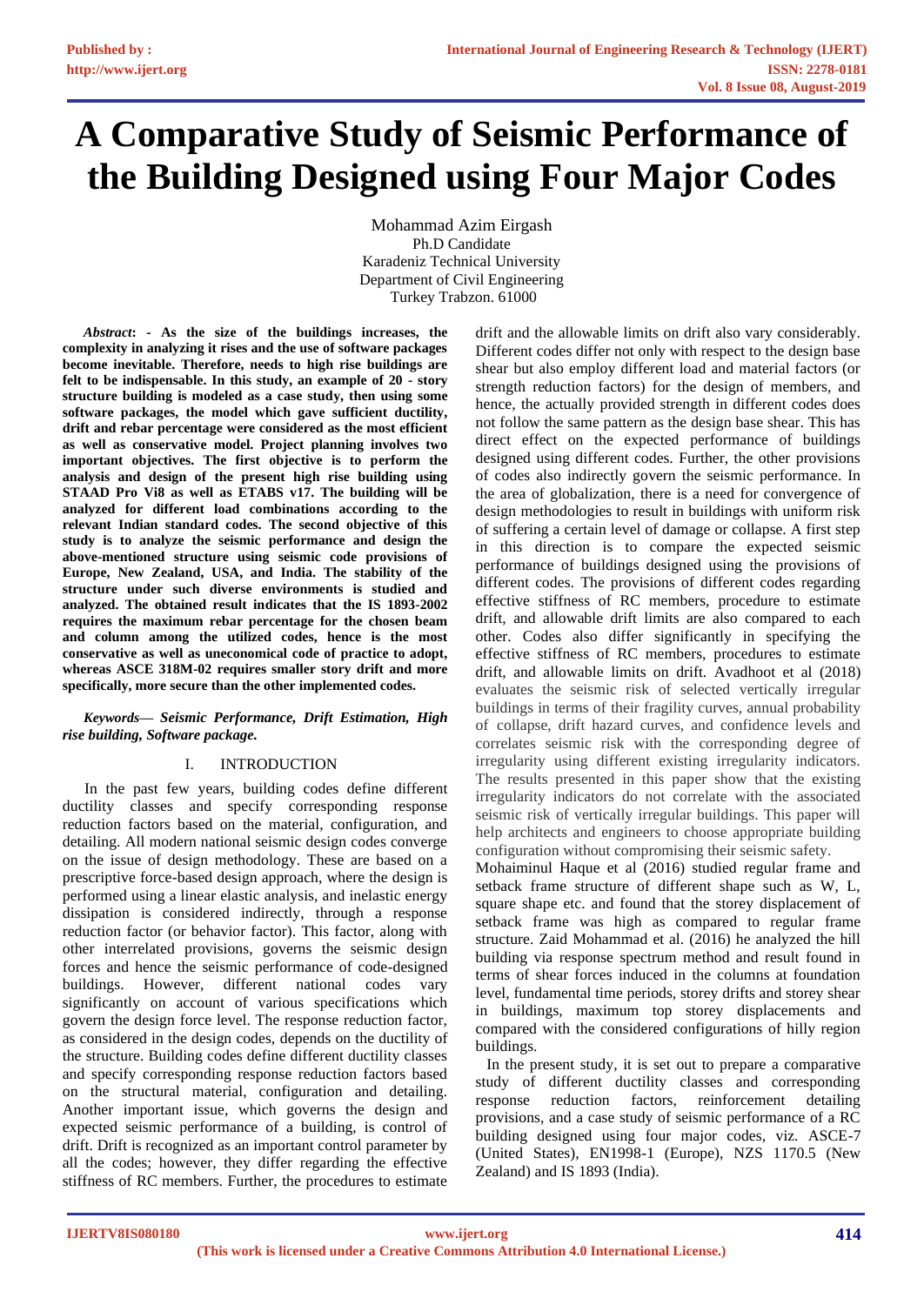The presentation of this study is as follows: basic explanations for the storey drift is elaborated first. Subsequently, descriptions for reinforcement bar is going to be presented followed by geometrical configuration. To demonstrate the seismic analysis and rebar percentage, software analysis are then examined and finally, numerical results are given along with concluding remarks and the conclusion.

# 2. STOREY DRIFT

An earthquake principally causes movement of the ground and hence a base displacement rather than a surface force like wind. As the ground moves in one direction, the building base attached to it slides in the direction of movement, while the structure above the ground lags behind because the inertia of the building mass resists movement. The amount of horizontal displacement of any point in the building relative to the ground is called drift. Drift causes stress in structural and non-structural elements because it causes distortion. Because earthquake movement is a reversed cyclic motion, vibration is induced in the building and a wave of distortion travels along the height of the building. Maximum drift usually takes place at the top of a building, but each story level is subjected to a certain amount of drift known as interstory drift, which is calculated as the difference between the lateral displacements of one floor and the one below as shown.

# *2.1. EFFECT ON STRUCTURAL INTEGRITY*

Many observations and dynamic-response studies have shown that a building's collapse potential is greatly affected by the amount of drift (Naeim, 1989). In the absence of deformation compatibility, lateral displacement can affect both elements of the lateral force resisting system and gravity load bearing elements, by causing too much distortion, leading to premature failure and loss of strength (Freeman et al., 2004). Also excessive drift can affect the vertical stability of a building, especially flexible massive buildings, potentially leading to collapse due to P-Δ effects.

# *2.2. EFFECT ON ARCHITECTURAL ELEMENTS*

If non-structural elements, for example partitions, glass and cladding systems, are not well isolated from the movements of the structural elements, they may get damaged as a result of drift and fall off jeopardizing safety of occupants and requiring high repair costs. Also staircase enclosures tend to inhibit inter-story drift resulting in damage. Moreover, the non-structural elements may interfere with their attached structural elements and lead to some undesirable results for example creating short columns, torsion, or stiffness irregularities.

# *2.3. CONTROL OF DRIFT*

Performance of structural as well as non-structural components of a building is controlled by inter-story drift. Inter story drift also governs the secondary (*P-Δ*) effects and it is one of the most important design parameters, and governs the member sizes in many cases, particularly in the case of tall buildings. As in the case of design base shear, the various codes differ not only in the limits on inter story drift,

but also in the estimation procedure. In ASCE 7, elastic displacement at a floor level is calculated and amplified by a deflection amplification factor depending on the type of building. Limits are provided on amplified inter story drifts, representing the inelastic deformations in the building. Eurocode 8 presents limits on the elastic displacements amplified directly by the behavior factor. NZS 1170.5 requires the elastic displacements to be multiplied by the structural ductility factor and drift modification factor in order to obtain inelastic displacements. The drift modification factor accounts for higher mode effects and depends on the height of the building. IS 1893 provides the drift control limits directly on the elastic displacement at the design load, without any amplification for ductility demand. ASCE 7 limits story drift according to occupancy category and allows up to 2.5% drift for ordinary multistory RC frame buildings. According to Eurocode 8, the allowable story drift depends on the type of non-structural elements, and for multistory RC framed buildings, the allowable drift is 1% for buildings having brittle non-structural elements, 1.5% for buildings having ductile non-structural elements, and 2% for buildings having non-structural elements which are fixed in a way so as not to interfere with structural deformations or without nonstructural elements. NZS 1170.5 allows a story drift of 2.5% for all types of buildings, irrespective of material and occupancy class. Considering the ductility factor approximately to be equal to the response reduction factor, the effective limits at ultimate displacement are 1.2% and 2% for OMRF and SMRF, respectively. Consideration of the effective stiffness of RC members is obviously the most crucial step in the estimation of building deformations and inter story drifts. ACI 318M-08 specifies effective stiffness as 70% and 35% of the gross stiffness for columns and beams, respectively. Eurocode 8 specifies 50% of gross stiffness as the effective stiffness for both columns and beams, while NZS 3101:Part1 suggests the effective stiffness for rectangular beams to be 32% and 40% of the gross section stiffness for yield strength (*fy*) of reinforcement equal to 500 *MPa*and 300 *MPa,* respectively. The corresponding values for columns vary from 0.40 to 0.80 with a reinforcement ratio for  $f_y = 300 \text{ MPa}$ , and from 0.30 to 0.80 for  $f_y = 500 \text{ MPa}$ . In addition to the code provisions, several other proposals for the effective stiffness of RC members under seismic loads are available which vary significantly. Therefore, in addition to the design base shear, a consensus on the limits and estimation procedure for permissible drift is also necessary for uniformity in expected performance and associated risk, in buildings designed as per different codes. This is also crucial for the development of future versions of seismic codes based on displacement-based design methodology.

## 3. REINFORCEMENT BAR

Rebar (short for reinforcing bar), also known as reinforcing steel and reinforcement steel is a common [steel](http://en.wikipedia.org/wiki/Steel) bar or mesh of steel wires commonly used as a tension device in [reinforced concrete](http://en.wikipedia.org/wiki/Reinforced_concrete) and reinforced [masonry](http://en.wikipedia.org/wiki/Masonry) structures to strengthen and hold the concrete in compression. The surface of the rebar may be patterned to form a better bond with the concrete.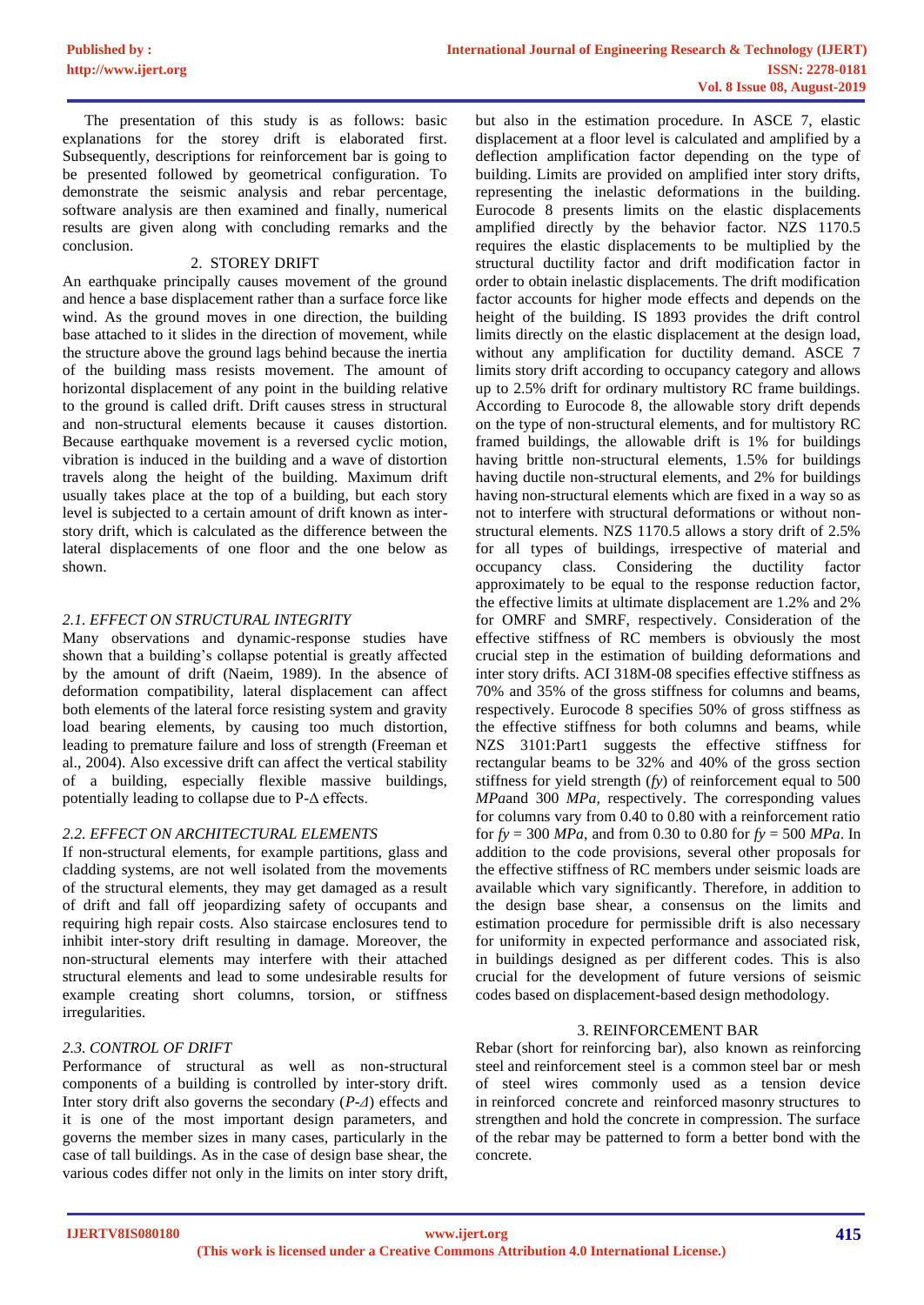# *3.1. USE IN CONCRETE AND MASONRY*

[Concrete](http://en.wikipedia.org/wiki/Concrete) is a material that is very strong in [compression,](http://en.wikipedia.org/wiki/Compression_(physical)) but relatively weak in [tension.](http://en.wikipedia.org/wiki/Tension_(mechanics)) To compensate for this imbalance in concrete's behaviour, rebar is cast into it to carry the tensile [loads.](http://en.wikipedia.org/wiki/Structural_load) Most steel reinforcement is conceptually divided into primary and secondary reinforcement, but there are other minor uses: Primary reinforcement refers to the steel which is employed specifically to guarantee the necessary resistance needed by the structure as a whole to support the design loads. Secondary reinforcement, also known as distribution or thermal reinforcement, is employed for durability and aesthetic reasons, by providing enough localized resistance to limit cracking and resist stresses caused by effects such as temperature changes and shrinkage. It is also employed to confer resistance to concentrated loads by providing enough localized resistance and stiffness for a load to spread through a wider area. Rebar may also be used to hold other steel bars in the correct position to accommodate their loads.

## 4. GEOMETRICAL CONFIGURATION

A plan of G+22 reinforced concrete (RC) frame structure is considered for modeling and analysis using some software packages. Beam sizes: 230×500 mm (M25 for Beams). Typical RC column sizes of 300\*900 at the two parking levels and for the bottom five levels. This gradually shifted to 300\*750 for the next 5 floors, 300\*600 for the next 5 and finally 300\*450 for the top 5 floors. Grade of concrete used for columns -> M50 at base level and gradually reduced to M25 at the top levels. The thickness of external wall is 200mm and internal wall is 100mm have taken and the floor finish load  $1 \text{ kN/m}^2$  and roof treatment load  $1.5 \text{ kN/m}^2$ . Table 1 demonstrates the material and geometric specifications of the structure.

| TABLE 1. MATERIAL AND GEOMETRIC SPECIFICATIONS |
|------------------------------------------------|
| OF THE STRUCTURE                               |

| of the street call                        |                   |  |  |  |  |
|-------------------------------------------|-------------------|--|--|--|--|
| Material                                  | M25/Fe500         |  |  |  |  |
| The number of floors                      | 22                |  |  |  |  |
| Typical RC column sizes                   | $300\times900$    |  |  |  |  |
| Beam sizes:                               | $230\times500$ mm |  |  |  |  |
| Slab thickness                            | $h_f = 150$ mm    |  |  |  |  |
| Earthquake zone                           | $1st$ degree      |  |  |  |  |
| Building importance factor                | $I = 1.5$         |  |  |  |  |
| Live load contribution factor             | $n_k = 0.6$       |  |  |  |  |
| Live load coefficient                     | $q = 2 k N/m^2$   |  |  |  |  |
| Effective ground acceleration coefficient | $A_0 = 0.40$      |  |  |  |  |
| Local site class                          | Z <sub>2</sub>    |  |  |  |  |
| Structural behavior factor                | $R = 6$           |  |  |  |  |
| Story Height                              | $3.2 \text{ m}$   |  |  |  |  |
| Floor Finish Load                         | $1.25$ kN/m2      |  |  |  |  |

## 5. DESCRIPTION OF THE TEST STRUCTURE

The structural analysis is performed using the STAAD Pro software which is based on finite element analysis technique, it also includes the modules for generation and application of earthquake loads, subsequent code checking of structural elements and joints and capabilities to carry-out static analysis. Figures 1 and 2 exhibit the plan and 3D view of the building drawn in Revit Architecture.



FIG. 1**.** PLAN OF THE BUILDING DRAWN IN REVIT ARCHITECTURE.



FIG.2. 3D DRAWING OF THE BUILDING USING REVIT **ARCHITECTURE** 

6. RESULTS The result of typical beam behaviour obtained by Etabs as well as Staad Pro is drawn below.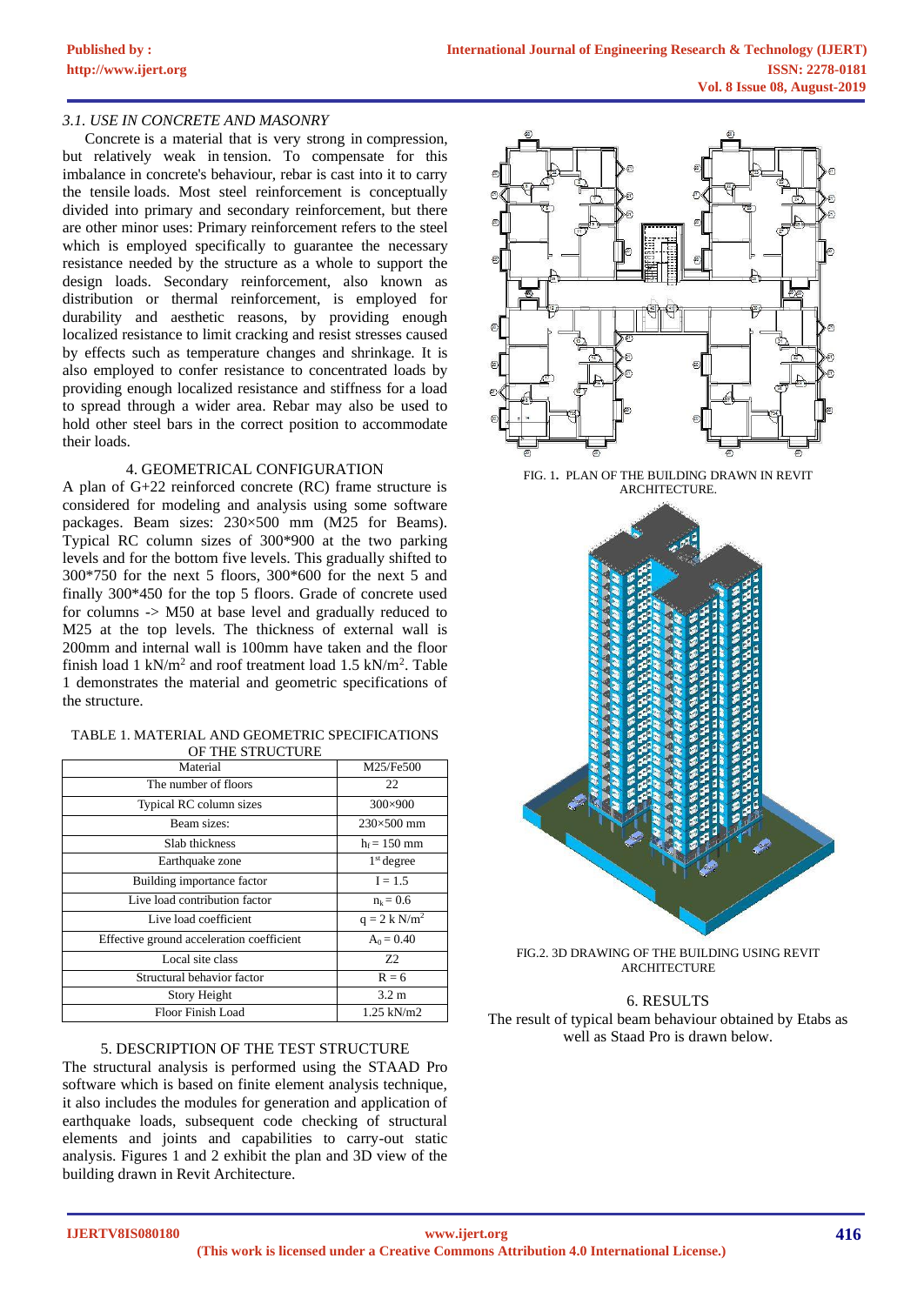

FIG. 3**.** TYPICAL BEAM BEHAVIOR UNDER DEAD STATIC LOAD





#### 7. CONCLUDING REMARKS

A comparative study of response reduction factors, ductility classes, reinforcement detailing provisions, and seismic performance of a ductile RC frame building designed for four major codes has been performed. The effective stiffness of RC members, procedure to estimate drift, and allowable drift limits are also compared. The comparison of broad ductility classes suggests significant variation in different codes and it is not possible to directly compare the response reduction factors for various ductility classes due to

the variation in provisions for reinforcement detailing and capacity design provisions. Most of the codes combine the effect of over strength and ductility in a single response reduction factor, except for NZS 1170.5, which considers the effect of over strength separately through a 'structural performance factor'. Further, only NZS 1170.5 considers the effect of period on response reduction factor. Drift is recognized as an important control parameter by all the codes; however, they differ regarding the effective stiffness of RC members. Further, the procedures to estimate drift and allowable limits on drift also vary. It has been observed that NZS 1170.5 results in the highest design base shear for a given period, for almost all the cases considered in this study. The design base shear as per Eurocode 8 is close to that of NZS 1170.5, while IS 1893 results in the lowest design base shear for a given hazard. The codes also differ significantly on the issue of minimum design base shear, and Eurocode 8 and IS 1893 have no minimum limit on design base shear. Seismic performance of a-story RC frame building designed for different codes has also been compared and it has been observed that the actually provided strength and expected performance of the building is not following the same hierarchy as the design base shear. Further, there is significant variation in the strength capacity of the buildings designed for different codes. The variation in capacity curves may be attributed to differences in design spectra, effective member stiffness values, response reduction or behavior factor, load and material factors, design load combinations, and most importantly, the capping on the design period. All the code designed buildings show Life Safety or better performance level for DBE but show partial/full collapse at MCE. In most of the cases considered in this study, the design was mainly governed by strength while drift was not a governing criteria. However, the inter story drift ratio for most of the code designed buildings is greater than 2.5% (the highest limit on design drift among all the considered codes) for DBE. In case of MCE, the peak inter story drift ratio reaches up to or exceeds 4% for most of the codes.

#### 8. OBSERVATIONS AND REMARKS

The important observations from the comparison studies are enumerated below:

From the Table 3 and fig. 5 it is clear that the buildings are designed as per the considered seismic codes and the corresponding design codes. The design codes used are ACI 318M-08 (2008), EN1992 (2004), NZS 3101: Part 1 (1995) and IS 1893 (2002), respectively. NZS3101-1995 requires lesser rebar percentage for the chosen beam and column as compared to the other three codes for satisfying the economic criteria of the building (but the least conservative among the above compared codes). Euro Code 2 -1992 also account for column axial load in deciding minimum Rebar percentage from beam bar anchorage view point; however, the requirement on the conservative criteria is more than the NZS Code of Practice. From the fig. 5 , it is well known that the IS 1893-2002 requires the maximum rebar percentage for the chosen beam and column among all three codes , hence is the most conservative as well as uneconomical code of practice to adopt.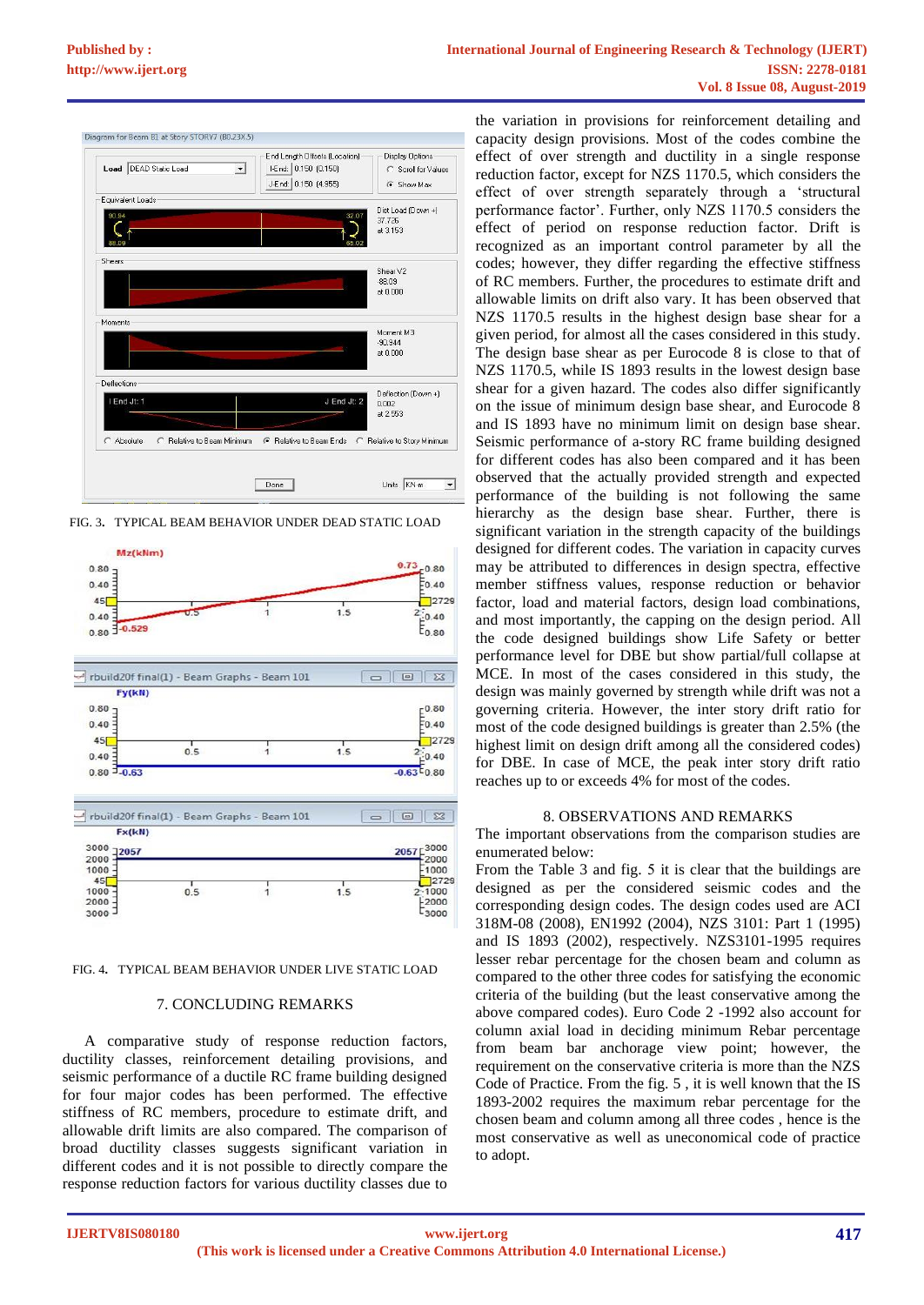## 9. OBSERVATIONS

From the table 2 and fig. 6 it is obvious that the behavior and expected performance of flexural members of reinforced concrete moment resisting frames against seismic forces can be realized only when the joints are strong enough and having sufficient stiffness to sustain the severe seismic forces set up under lateral loads. A comprehensive table of the issues to be considered in the drift estimation of the present structure has been presented. The design aspects covered by ASCE 318M-02, NZS 3101:1995 and EN 1998-1:2003 and IS 1893-02 international codes of practice are appraised and compared. The principles adopted in the estimation of drift by the four codes referred in this paper place high importance in providing for adequate stiffness of longitudinal and transverse bars. The important observations from the comparison studies are enumerated below: ASCE 318M-02 requires smaller story drift than compare to the other three codes , because of less stiffness resistance and the stiffness system is centrally located at exterior frame of X and Y direction.

**Indian IS 1893-2002**



# **EURO CODE 2 -1992**



**NZS3101-1995**



Fig 5 Graphical indication of the rebar percentages obtained from the (Beam  $123^{\text{rd}}$  and Column  $17^{\text{th}}$  of  $17^{\text{th}}$ Storey.)

## TABLE 2. DRIFT COMPARISONS AMONG THE CODES

| Codes               | Max. Drift in (mm) | Ranking in<br>Drift |        |
|---------------------|--------------------|---------------------|--------|
|                     | Y direction        | X direction         |        |
| New Zealand 3101-95 | 3.32               | 1.65                | Fourth |
| Euro code 2 -1992   | 2.28               | 1.63                | Third  |
| ASCE 7-10 2010      | 0.139              | 0.0946              | First  |
| IS 1893-02          | 2.25               | 1.24                | Second |

## TABLE 3. REBAR COMPARISONS OF THE CODES

| Codes              | Rebar % at $\frac{1}{4}$ <sup>th</sup><br>of the beam 123 | Rebar % at $\frac{1}{2}$ <sup>nd</sup><br>of the beam 123 | Rebar % at $\frac{2}{3}$ <sup>rd</sup><br>of the Beam123 | <b>Total Rebar</b><br>% of Beam<br>123 | Rebar % of $17th$<br>Column | Ranking<br>in conservatism |
|--------------------|-----------------------------------------------------------|-----------------------------------------------------------|----------------------------------------------------------|----------------------------------------|-----------------------------|----------------------------|
| <b>New Zealand</b> | 1.71                                                      | 0.82                                                      | 1.92                                                     | 4.45                                   | 1.01                        | Fourth                     |
| Euro               | 2.41                                                      | 1.17                                                      | 2.72                                                     | 6.3                                    | 1.68                        | Third                      |
| <b>ASCE</b>        | 2.46                                                      | 1.19                                                      | 2.72                                                     | 6.36                                   | 1.77                        | Second                     |
| <b>Indian</b>      | 2.45                                                      | 1.15                                                      | 2.83                                                     | 6.44                                   | 1.82                        | First                      |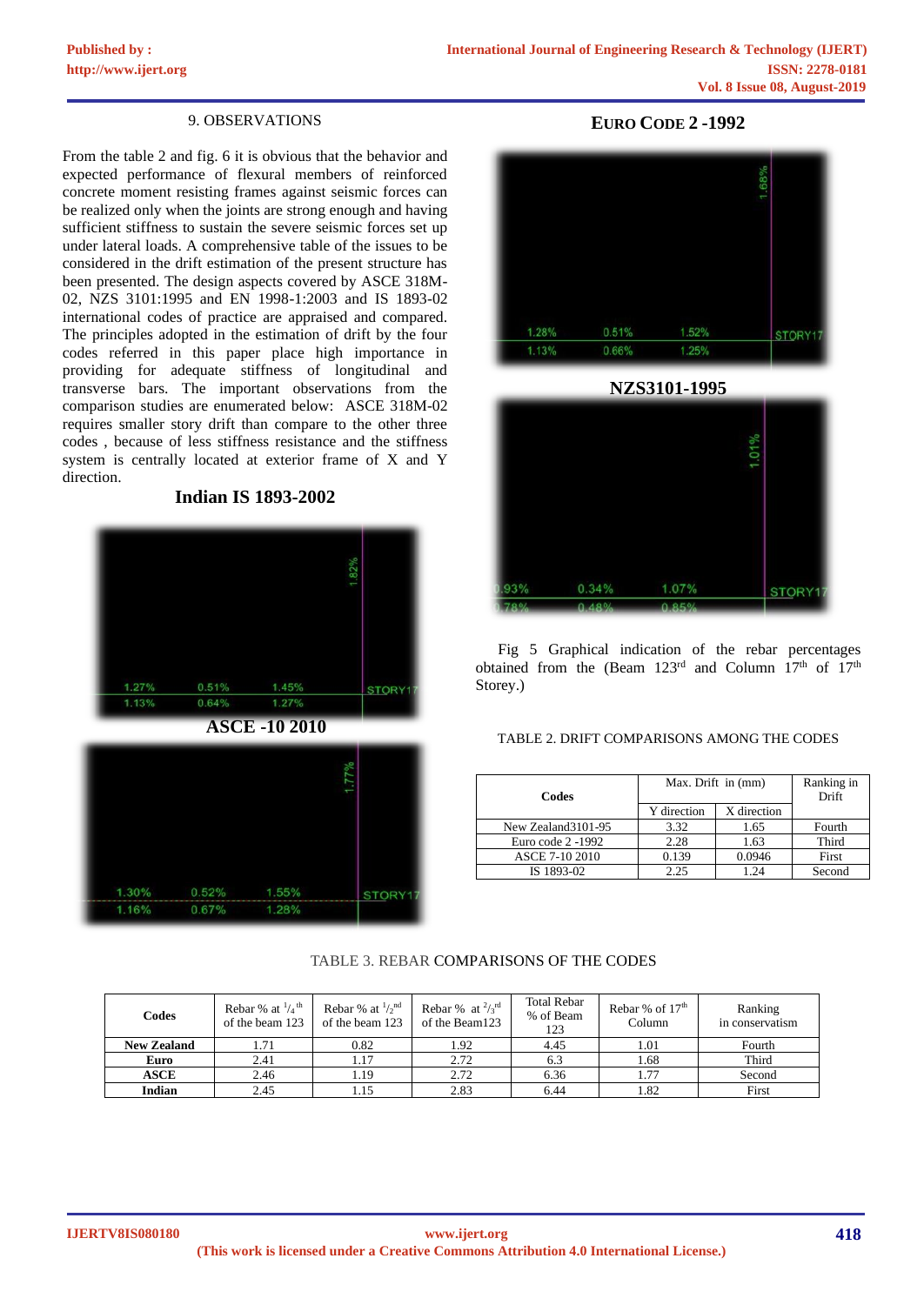# Maximum Story Drift According to NZS3101-95



## Maximum Story Drift According to IS 1893-2002

## Maximum Story Drift According to ASCE 7-10 2010



### Maximum Story Drift According to EuroCode2 -1992



FIG. 6. GRAPHICAL REPRESENTATIONS OF THE STOREY DRIFT RESULTS OBTAINED BY MEANS OF ETABS **SOFTWARE**